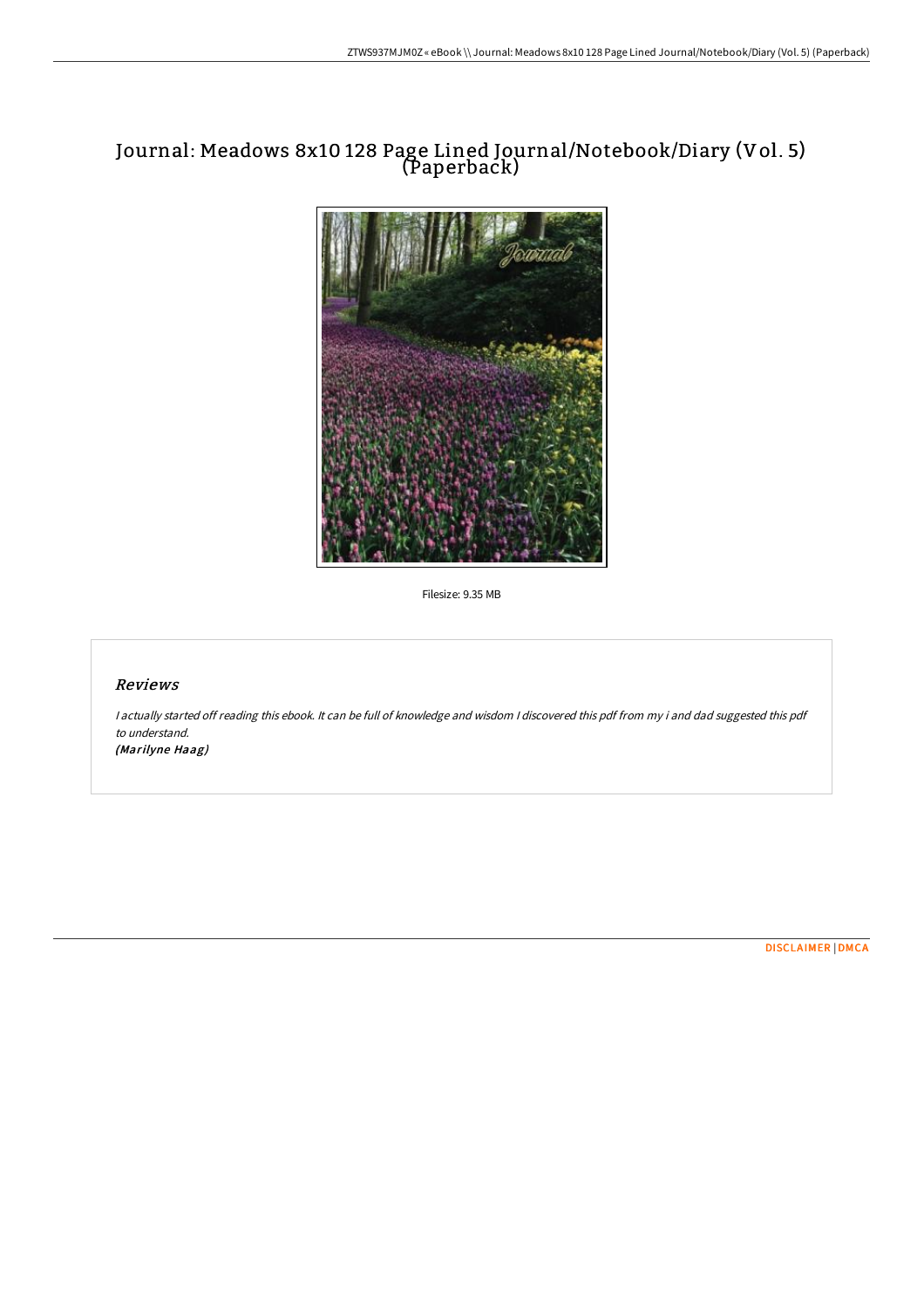## JOURNAL: MEADOWS 8X10 128 PAGE LINED JOURNAL/NOTEBOOK/DIARY (VOL. 5) (PAPERBACK)



On Demand Publishing, LLC-Create Space, 2017. Paperback. Condition: New. Language: English . Brand New Book \*\*\*\*\* Print on Demand \*\*\*\*\*. Great for Journaling and Writing - Makes the Perfect Gift This Writing Journal is a 8 x 10 paperback softcover journal/notebook/diary. It has 126 lightly lined white pages with a beautiful color matte cover displaying a relaxing Meadow. Place this beautiful journal on your desk or take it to go. Our beautifully designed 8 by 10 inch Journal notebooks are a perfect size for journaling, writing, lists, note taking, or simply expressing yourself. Dimensions: 8 by 10 inches 126 Lightly Lined Pages (128 total pages) Makes the Perfect Gift Design: Meadow White Paper Matte Cover Softcover / Paperback / Notebook A journal is a great tool for any of the following: a day timer, diary, notebook, travel journal, health journal, idea book, thoughts and dreams, successes, failures, blessings, wish lists, lists, habit tracking, things grateful for, prayer lists, to write thoughts and letters to your family, record medical information, a password notebook, express your feelings, to-do lists, resolve problems, reduce stress, record events, track your bucket list, keep your deepest secrets, song lyrics, track projects, write poetry, positive quotes, bible verses, bible study notes, work through heartache or painful memories, or use it for things that enhance your creativity and inspire you along with a lot more. An easy way to search for our products is to type in Elf Owl Publishing, Journal to get the complete listing of what is available. Example: Elf Owl Publishing Ocean Journal Be sure to check out our entire line of products: Address Books, Password Journals, Sermon Notes, Bible Study Notes, Bullet Dot Grid Style Journals, and more. Go to our Author Page by clicking on Elf Owl Publishing under the title of this...

B Read Journal: Meadows 8x10 128 Page Lined [Journal/Notebook/Diar](http://albedo.media/journal-meadows-8x10-128-page-lined-journal-x2f--3.html)y (Vol. 5) (Paperback) Online  $\frac{1}{100}$ Download PDF Journal: Meadows 8x10 128 Page Lined [Journal/Notebook/Diar](http://albedo.media/journal-meadows-8x10-128-page-lined-journal-x2f--3.html)y (Vol. 5) (Paperback)